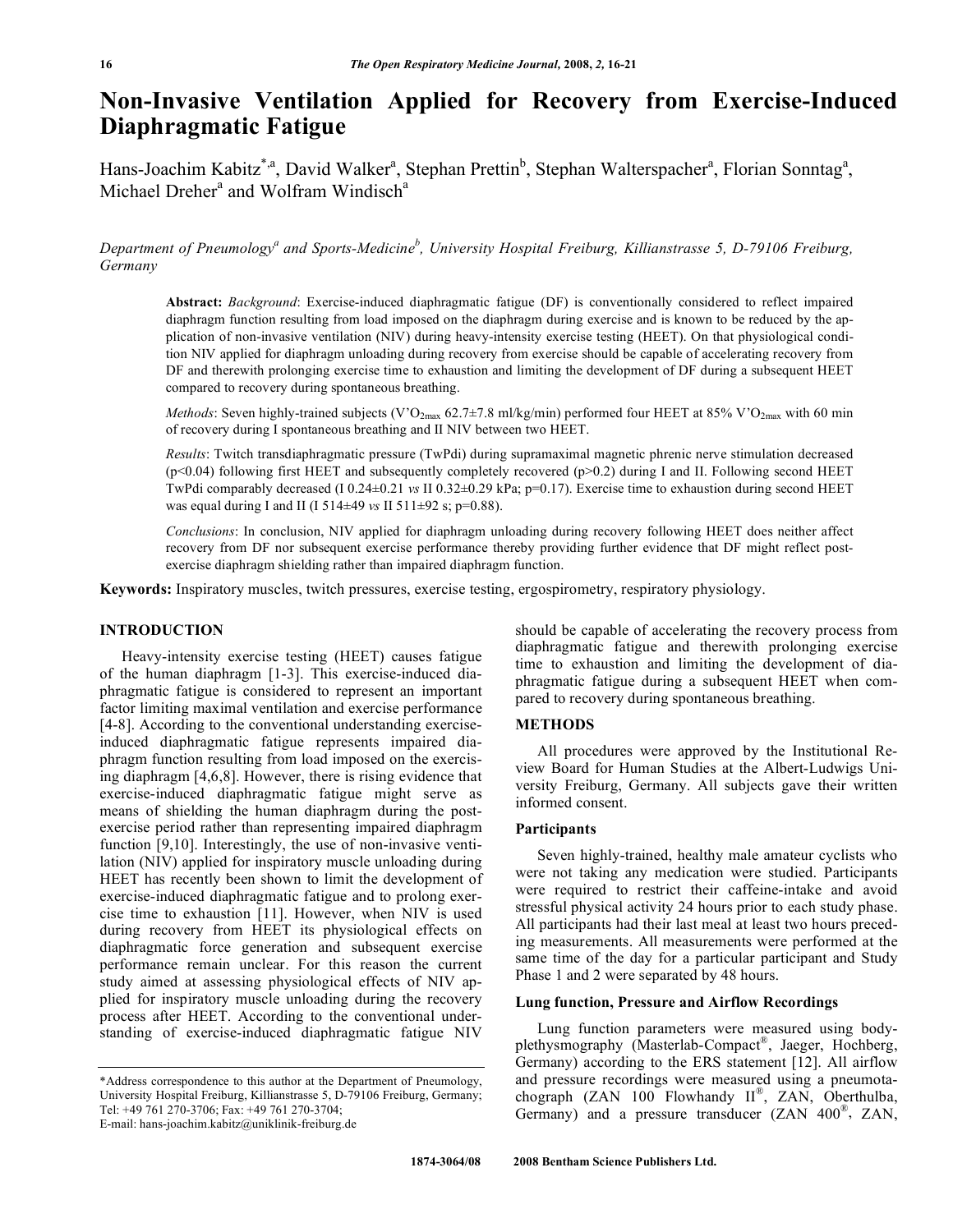Oberthulba, Germany). PImax sustained for one second (PImax<sub>1.0</sub>) was assessed at residual volume (RV) as previously reported [13]. Twitch mouth (TwPmo), esophageal (TwPes) and gastric (TwPga) pressures were recorded during supramaximal bilateral anterior magnetic phrenic nerve stimulation (BAMPS, Magstim  $200^{2\%}$ , Magstim, Wales, United Kingdom) [14,15]. Several previous studies have demonstrated that BAMPS reliably achieves supramaximal phrenic nerve stimulation and this was therefore not re-tested in the current protocol [14,16,17]. In addition, BAMPS is known to reliably detect diaphragmatic fatigue [16].

 A fully automated and controlled inspiratory pressure trigger was used at 0.5 kPa for TwPmo to initialize recordings of twitch pressures close to functional residual capacity as has been described previously [18,19]. TwPes and TwPga were measured using a thin conventional double-balloon catheter (ZAN, Oberthulba, Germany), placed in the stomach and esophagus (balloons containing 3 and 1.5 ml of air, respectively) based on previous recommendations [20,21]. Twitch transdiaphragmatic pressure (TwPdi), which is currently considered to be the most objective measure of diaphragmatic function and fatigue [22] was calculated by online point-to-point subtraction of TwPes from TwPga. The effects of twitch potentiation [23] following exercise have to be taken into account. For this reason, initially assessed twitch pressures (TwP) at rest on each study phase were applied at a fully potentiated level after performing maximal static inspiratory efforts. Breathing frequency and functional residual capacity as averaged from the last three breaths were automatically calculated and controlled by the computer device [9,18,19].

#### **Non-Invasive Ventilation**

 Non-invasive pressure supported ventilation (NIV) was applied (Legendair®, Airox, France) in order to achieve maximal respiratory muscle unloading. Inspiratory trigger sensitivity of the ventilator can be set at an arbitrary scale between 1 (high) and 5 (low). A value of 3 was chosen in all participants. Expiration was possible when the maximal inspiratory flow decreased to 75%, according to an expiratory trigger threshold of minus 25%. Inspiratory positive airway pressure was set at individually tolerated maximal level (range 12-15 mbar) and all participants were instructed to relax their respiratory muscles as much as possible in order to allow maximal respiratory muscle unloading. Expiratory positive airway pressure was set to 0 mbar in all subjects. A one-way circuit with an expiratory valve connected to a medium-sized full-face mask (Ultra mirage™, Resmed, Moenchengladbach, Germany) was used. At the end of Study Phase 1 each participant underwent a thorough NIV familiarization process and NIV was well tolerated in all participants.

# **Experimental Study Design (Fig. 1)**

 A computer-controlled, eddy-current-braked cycle ergometer (Lode Excalibur®, Groningen, Netherlands) was used for exercise testing. A ramped short-term test beginning at 150 W followed by an increase in work rate of 10 W every 10 seconds until exhaustion [24] was applied to determine maximal oxygen uptake  $(V'O_{2max})$  using an ergospirometric device (ZAN 600®, ZAN, Oberthulba, Germany) for breathby-breath recordings of gas exchange and ventilation. From these data individual workloads were deduced to reflect a workload of at least  $85\%$  V'O<sub>2max</sub>, considering previous recommendations [25]. The best-tolerated pedaling frequency for each participant was established during the incremental short-term test and subsequently maintained throughout all exercise protocols.

 Two consecutive HEET per day were conducted on two different study phases. After a three minute warm-up cycle at 150 W subjects were brought up in 50 W increments per minute to the predefined individual workload requiring at least  $85\%$  V' $O_{2max}$  on both study phases. This workload was maintained until volitional exhaustion. Stop criterion for HEET was defined as a pedaling rate falling below 60 revolutions per minute for three consecutive seconds. Subsequently, participants recovered by resting in a supine position for a 60 minute period. During this period, participants recovered by breathing room air on Study Phase 1 while receiving NIV on Study Phase 2.

 Following the recovery period, HEET was re-performed until volitional exhaustion using the identical protocols. The duration for the initial HEET on Study Phase 2 was set as isotime to the initial HEET on Study Phase 1. In contrast, the second HEET on Study Phase 1 and 2 was performed until volitional exhaustion as outlined above. Therefore, all procedures were identical for the two study phases, with the exception of the application of NIV.

The following parameters were measured in the same



**Fig. (1).** Study protocol. HEET = heavy-intensity exercise testing; NIV = non-invasive ventilation; SB = spontaneous breathing; V'O<sub>2max</sub> = maximal oxygen uptake.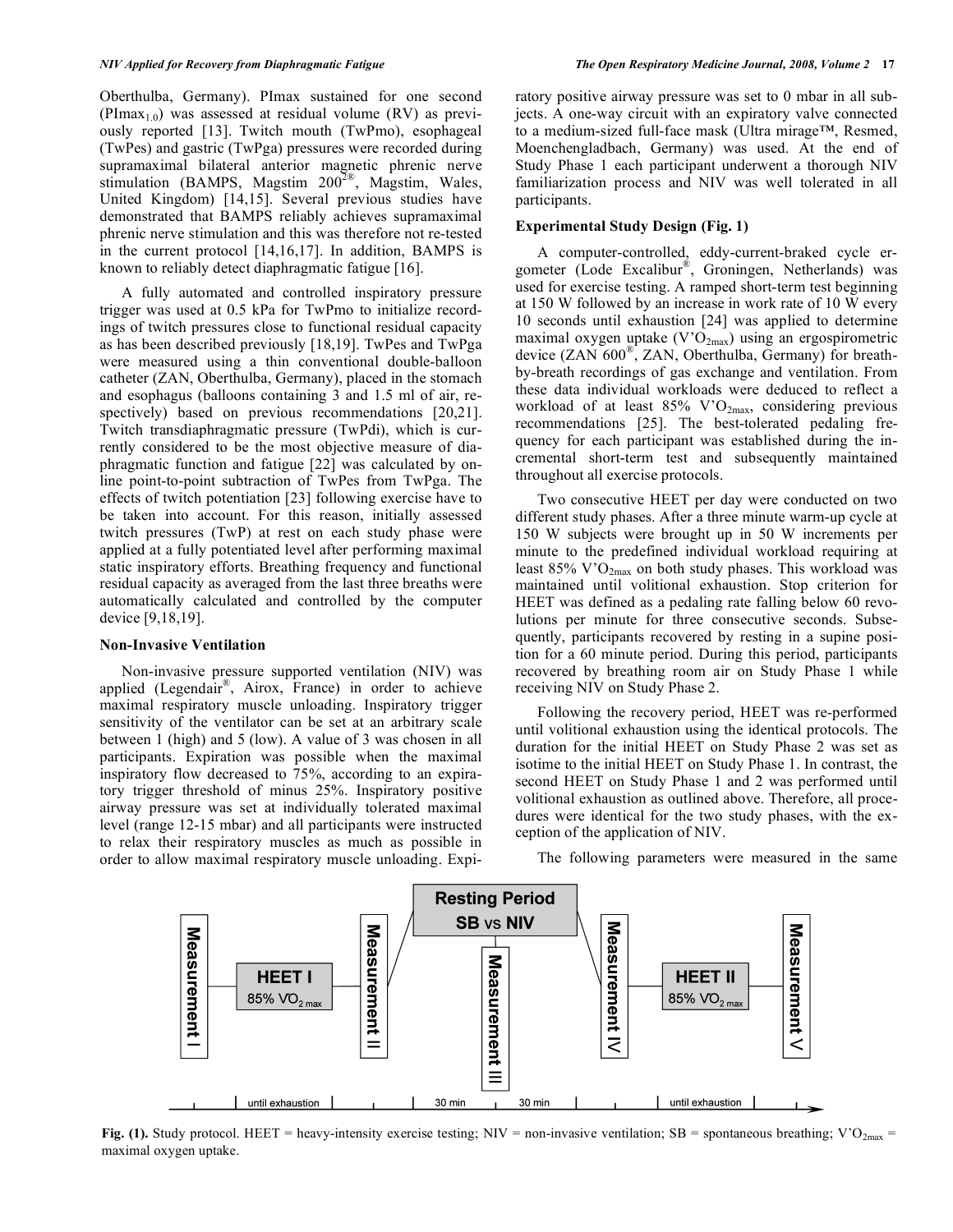order on both study phases: blood lactate and blood gas values from the arterialized ear lobe, heart rate,  $PImax_{1.0}$ , twitch pressures and cycling time to exhaustion. A synopsis of the experimental study design is given in Fig. (**1**). These measurements were conducted five times on each study phase (labeled I to V): before and immediately after each HEET as well as during the recovery period (Fig. **1**).

#### **Statistical Analysis**

 Statistical analysis was performed using Sigma-Stat® (Systat Software, Inc., Point Richmond, California, USA). Unless otherwise stated, data are presented as mean and standard deviation (SD). Two groups were compared using the paired *t*-test. When comparing more than two groups, one-way analysis of variance with repeated measures (RM-ANOVA) was performed including an all pair-wise comparison using the Holm-Sidak method. For correlation analysis the Pearson Product Moment Correlation was used for metric data. A p-value  $\leq 0.05$  was considered statistically significant.

#### **RESULTS**

 Anthropometric data, lung function parameters, and results from the incremental short-term test are presented in Table **1**. Values for blood lactate, blood gas analysis, heart rate, tests on inspiratory muscle strength and cycling time to exhaustion on the two study phases are given in Tables **2** and **3**. TwP were successfully assessed in all but one subject in whom TwPga and hence TwPdi was not available for Study Phase 1 due to technical problems caused by gastric catheter displacement during HEET as described recently [26].

#### **Study Phase 1 (Spontaneous Breathing)**

Exercise time to exhaustion averaged  $531\pm48$  s for the first and  $514\pm49$  s for the second HEET (p=0.09). Following RM-ANOVA no difference could be detected for PImax values at any time of data collection (p=0.24). TwPmo and TwPes were markedly lower after the first HEET compared to pre-exercise values ( $p=0.005$  and  $p=0.006$ , respectively). Values for TwPmo and TwPes did not reach significant differences comparing values prior to and after the second HEET ( $p=0.26$  and  $p=0.51$ , respectively). TwPdi significantly decreased following exercise in both HEET  $(p<0.04$ in both instances). Reduction in TwPdi following the first HEET fully recovered after 35 min of recovery when comparing measurement III and I ( $p=0.2$ ).

#### **Study Phase 2 (NIV)**

Exercise time to exhaustion averaged  $524\pm96$  s for the first HEET which was comparable to the second HEET  $(511\pm92 \text{ s}, \text{p=0.3})$ . RM-ANOVA revealed comparable values for all PImax measurements  $(p=0.31)$ . TwPmo and TwPes values tended to be lower after the first and second HEET, compared to initial values at rest. However, this did not reach statistical significance (p>0.08 in all instances). TwPdi significantly decreased following exercise in both HEET (p<0.03 in both instances). Reduced TwPdi values following

**Table 1. Anthropometric Data, Lung Function and Performance Parameters** 

|           | Age  | Height | <b>BMI</b>                     | <b>FVC</b> | FEV <sub>1</sub> | RV       | $V'O_{2max}$ | $\mathbf{WL}_{\text{max}}$ | $HR_{max}$    |
|-----------|------|--------|--------------------------------|------------|------------------|----------|--------------|----------------------------|---------------|
|           | [a]  | [cm]   | $\left[\mathrm{kg/m^2}\right]$ | $[%$ pred] | $[%$ pred]       | [% pred] | [m]/kg/min]  | [W]                        | $[\min^{-1}]$ |
| Mean      | 27.7 | 181    | 21.2                           | 112        | 108              | 99       | 62.7         | 466                        | 189           |
| <b>SD</b> | 3.8  | 4      | 1.1                            | 15         | 10               |          | 7.8          | 45                         | 10            |

BMI = body mass index; FEV<sub>1</sub> = forced expiratory volume in 1 second; FVC = forced vital capacity;  $HR_{max}$  = maximal heart rate; RV = residual volume;  $V'O<sub>2max</sub>$  = maximal oxygen uptake;  $WL<sub>max</sub>$  = maximal workload.

|  | Table 2. Exercise Parameters and Tests on Inspiratory Muscle Strength on Study Phase 1 |  |  |  |  |  |  |
|--|----------------------------------------------------------------------------------------|--|--|--|--|--|--|
|--|----------------------------------------------------------------------------------------|--|--|--|--|--|--|

|                   |                           | <b>HEET1</b>      |                   | <b>SB</b>         | HEET <sub>2</sub> |                   |
|-------------------|---------------------------|-------------------|-------------------|-------------------|-------------------|-------------------|
|                   |                           |                   | $\mathbf{H}$      | Ш                 | IV                | V                 |
| TwPmo             | [kPa]                     | $1.59 \pm 0.31$   | $1.04 \pm 0.23$   | $1.84 \pm 0.65$   | $1.66 \pm 0.43$   | $1.46 \pm 0.57$   |
| TwPes             | [kPa]                     | $1.38 \pm 0.29$   | $0.92 \pm 0.19$   | $1.58 \pm 0.51$   | $1.50 \pm 0.41$   | $1.37 \pm 0.48$   |
| TwPga             | [kPa]                     | $-0.78 \pm 0.30*$ | $-0.76 \pm 0.23*$ | $-1.09 \pm 0.49*$ | $-0.97 \pm 0.34*$ | $-0.76 \pm 0.39*$ |
| TwPdi             | [kPa]                     | $2.10 \pm 0.35*$  | $1.58 \pm 0.33*$  | $2.59 \pm 0.76*$  | $2.36 \pm 0.53*$  | $2.09 \pm 0.63*$  |
| <b>PImax</b>      | [kPa]                     | $13.1 \pm 1.5$    | $13.2 \pm 1.6$    | $12.9 \pm 1.4$    | $12.4 \pm 0.9$    | $12.6 \pm 1.7$    |
| <b>HR</b>         | $\lceil \min^{-1} \rceil$ | $71 \pm 8$        | $185 \pm 10$      | $76 \pm 13$       | $75 \pm 11$       | $185 \pm 8$       |
| BL                | [mg/d1]                   | $1.7 \pm 0.5$     | $12.2 \pm 1.6$    | $3.9 \pm 1.3$     | $2.0 \pm 0.5$     | $11.0 \pm 2.3$    |
| PaO <sub>2</sub>  | [mmHg]                    | $88.3 \pm 7.2$    | $104.3 \pm 10.2$  | $85.8 \pm 5.8$    | $83.5 \pm 5.3$    | $101.6 \pm 8.4$   |
| PaCO <sub>2</sub> | [mmHg]                    | $36.0 \pm 2.6$    | $31.4 \pm 1.6$    | $31.9 \pm 5.8$    | $34.8 \pm 2.9$    | $31.2 \pm 3.3$    |
| pН                |                           | $7.41 \pm 0.03$   | $7.20 \pm 0.06$   | $7.41 \pm 0.06$   | $7.41 \pm 0.02$   | $7.22 \pm 0.08$   |

 $BL = blood$  lactate; HEET = heavy-intensity exercise testing; HR = heart rate; PaCO<sub>2</sub> = partial pressure of carbon dioxide; PaO<sub>2</sub> = partial pressure of oxygen; PImax = maximal inspiratory pressure; SB = spontaneous breathing; TwPdi = twitch transdiaphragmatic pressure; TwPes = twitch esophageal pressure; TwPga = twitch gastric pressure; TwPmo = twitch mouth pressure. \*n=6.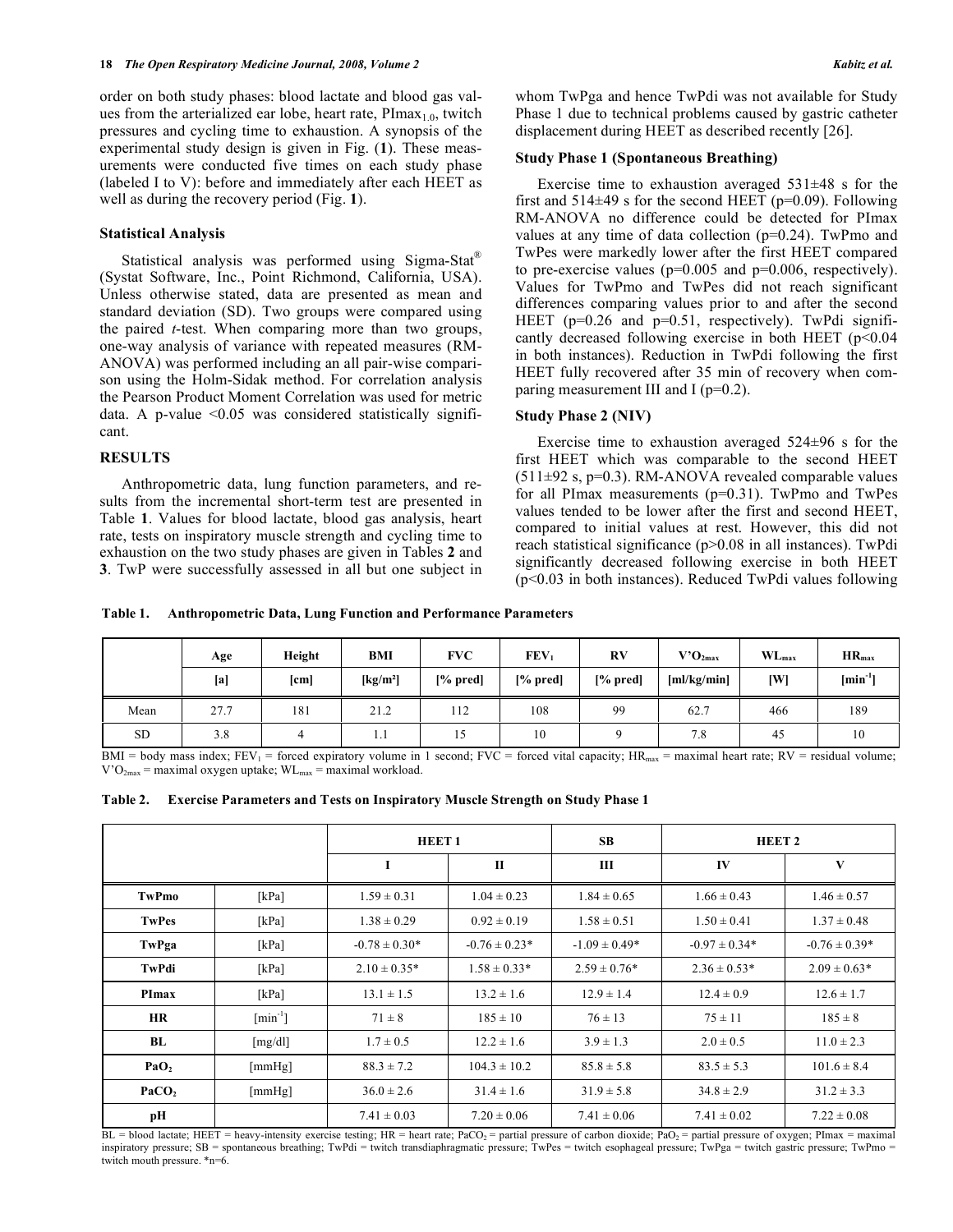|                   |                           | <b>HEET1</b>     |                  | <b>NIV</b>       | HEET <sub>2</sub> |                  |  |
|-------------------|---------------------------|------------------|------------------|------------------|-------------------|------------------|--|
|                   |                           | 1                | $\mathbf{I}$     | Ш                | IV                | V                |  |
| TwPmo             | [kPa]                     | $1.64 \pm 0.40$  | $1.43 \pm 0.65$  | $1.91 \pm 0.65$  | $1.79 \pm 0.63$   | $1.59 \pm 0.68$  |  |
| <b>TwPes</b>      | [kPa]                     | $1.43 \pm 0.42$  | $1.24 \pm 0.60$  | $1.63 \pm 0.60$  | $1.63 \pm 0.61$   | $1.45 \pm 0.60$  |  |
| TwPga             | [kPa]                     | $-1.20 \pm 0.43$ | $-1.10 \pm 0.38$ | $-1.14 \pm 0.34$ | $-1.16 \pm 0.36$  | $-1.01 \pm 0.40$ |  |
| TwPdi             | [kPa]                     | $2.49 \pm 0.62$  | $2.22 \pm 0.78$  | $2.63 \pm 0.85$  | $2.69 \pm 0.83$   | $2.37 \pm 0.87$  |  |
| PImax             | [kPa]                     | $12.0 \pm 1.9$   | $12.5 \pm 1.7$   | $12.2 \pm 1.4$   | $12.1 \pm 1.7$    | $12.5 \pm 1.1$   |  |
| <b>HR</b>         | $\lceil \min^{-1} \rceil$ | $71 \pm 12$      | $184 \pm 9$      | $65 \pm 9$       | $67 \pm 8$        | $187 \pm 9$      |  |
| BL                | [mg/dl]                   | $1.6 \pm 0.4$    | $11.2 \pm 1.6$   | $3.7 \pm 1.5$    | $2.3 \pm 0.7$     | $9.8 \pm 2.2$    |  |
| PaO <sub>2</sub>  | [mmHg]                    | $82.9 \pm 7.4$   | $99.9 \pm 14.5$  | $86.3 \pm 17.7$  | $83.0 \pm 14.0$   | $89.3 \pm 12.0$  |  |
| PaCO <sub>2</sub> | [mmHg]                    | $37.8 \pm 3.2$   | $31.1 \pm 4.4$   | $30.6 \pm 7.4$   | $30.1 \pm 6.9$    | $30.1 \pm 2.3$   |  |
| pН                |                           | $7.41 \pm 0.02$  | $7.23 \pm 0.03$  | $7.45 \pm 0.06$  | $7.49 \pm 0.07$   | $7.25 \pm 0.05$  |  |

**Table 3. Exercise Parameters and Tests on Inspiratory Muscle Strength on Study Phase 2** 

 $BL = blood$  lactate; HEET = heavy-intensity exercise testing; HR = heart rate; NIV = non-invasive ventilation; PaCO<sub>2</sub> = partial pressure of carbon dioxide; PaO<sub>2</sub> = partial pressure of oxygen; PImax = maximal inspiratory pressure; TwPdi = twitch transdiaphragmatic pressure; TwPes = twitch esophageal pressure; TwPga = twitch gastric pressure; TwPmo = twitch mouth pressure.

the first HEET fully recovered after 35 min of NIV assisted breathing when comparing measurement III and I ( $p=0.3$ ).

## **Comparisons Between Study Phase 1 (Spontaneous Breathing) and Study Phase 2 (NIV)**

 Exercise time to exhaustion for the first HEET was set to be isotime at Study Phase 1 and 2 (p=0.8). Following RM-ANOVA no significant differences could be detected for any PImax value ( $p=0.23$ ) when comparing all measurements (I to V) from Study Phase 1 and 2. Values for TwPdi in measurement III, IV and V showed no significant difference when comparing Study Phase 1 and 2 (p>0.1 in all instances). Furthermore, exercise time to exhaustion in the second HEET was not affected by application of NIV ( $p=0.88$ ). Therefore, NIV did not affect inspiratory muscle strength following exertion and, in particular, did not prolong exercise time to exhaustion. However, heart rate was significantly lower during the resting period when NIV was compared to spontaneous breathing  $(65\pm9 \text{ versus } 76\pm13 \text{ min}^{-1})$ , p=0.02). Progression for mean TwPmo and TwPdi for the two study phases are illustrated in Figs. (**2**,**3**), respectively.

# **DISCUSSION**

 The present study aimed at evaluating the use of NIV applied for inspiratory muscle unloading during recovery from HEET and to determine whether its application alters the development of exercise-induced diaphragmatic fatigue or exercise time to exhaustion in a second consecutive HEET. The main finding is that NIV used for inspiratory muscle unloading during recovery from HEET did neither affect recovery from exercise-induced diaphragmatic fatigue nor subsequent exercise performance since both cycling time to exhaustion and diaphragmatic force generation remained unchanged when NIV was used for inspiratory muscle un-



**Fig. (2).** Progression of twitch mouth pressures (TwPmo) for the two consecutive exercise protocols and recovery phase during spontaneous breathing (left panel) and during non-invasive ventilation (right panel). Data are presented as mean. T-bars represent 95% confidence interval of the mean. I-V represent consecutive measurements. HEET = heavy-intensity exercise testing;  $NIV =$  non-invasive ventilation;  $SB =$  spontaneous breathing.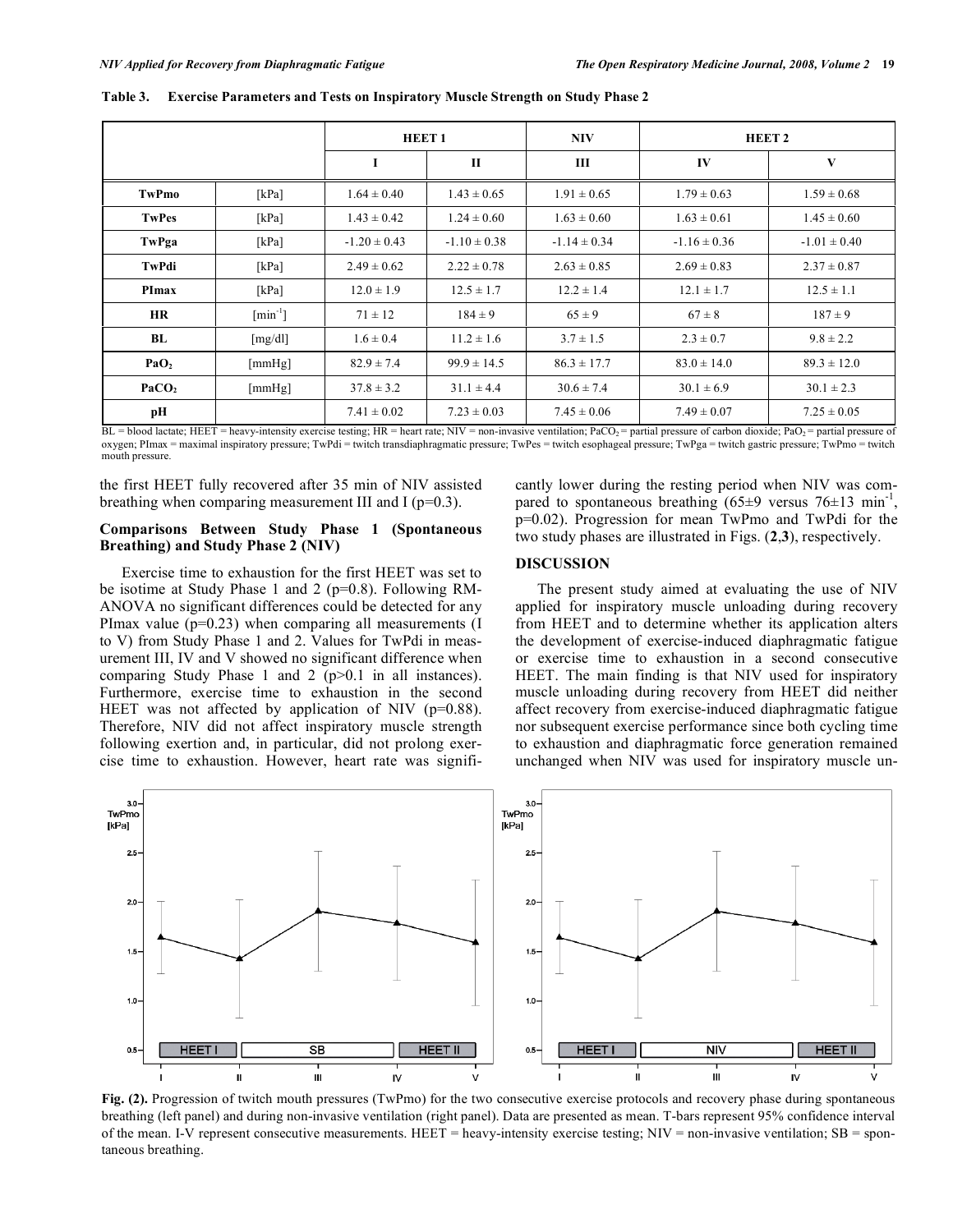

**Fig. (3).** Progression of twitch transdiaphragmatic pressures (TwPdi) for the two consecutive exercise protocols and recovery phase during spontaneous breathing (left panel) and during non-invasive ventilation (right panel). Data are presented as mean. T-bars represent 95% confidence interval of the mean. I-V represent consecutive measurements. HEET = heavy-intensity exercise testing; NIV = non-invasive ventilation; SB = spontaneous breathing.

loading during recovery, rather than spontaneous breathing alone.

 These findings are unexpected with regard to the conventional understanding of exercise-induced diaphragmatic fatigue considered to represent impaired diaphragm function resulting from load imposed on the diaphragm during exercise [4,6,8]. In addition, previous work has shown that NIV is capable of reducing respiratory and limb discomfort and of prolonging exercise time to exhaustion when used to unload respiratory muscles during HEET [11, 25]. On the basis of exercise-induced diaphragmatic fatigue reflecting impaired post-exercise diaphragm function [4,6,8] one would expect that respiratory muscle unloading by the use of NIV should be capable of accelerating the recovery process of the impaired diaphragm and of improving subsequent exercise performance by providing more power-reserve for the pre-fatigued inspiratory muscles during subsequent exercise. Since both has shown not to be achievable by the use of NIV applied for respiratory muscle unloading during recovery from HEET these data question whether the underlying physiological mechanisms of diaphragmatic force generation during exercise and exercise-induced diaphragmatic fatigue might differ from the conventionally proposed. It has been shown recently that diaphragmatic force generation progressively increases with increasing workload and that exercise-induced diaphragmatic fatigue manifests *after* – rather than *during* – exercise [9]. In addition, diaphragmatic force generation has been shown to be subject to similar regulations during either whole-body exercise or controlled hyperventilation but to differ markedly during recovery whereas only whole-body exercise induced diaphragmatic fatigue despite equal amounts of load imposed on the inspiratory muscles during the two protocols [10]. These findings provide rising evidence that exercise-induced diaphragmatic fatigue ought to be attributed to non-ventilatory controlled feedback mechanisms and might serve as means of shielding the human diaphragm during the post-exercise period rather than representing impaired diaphragm function [9,10]. In this context the findings of the current study turn out to be physiologically reasonable. First, NIV applied for respiratory muscle unloading during recovery is not capable of accelerating the recovery process from exercise-induced diaphragmatic fatigue since there is no impaired diaphragm function to be restored. Second, the application of NIV during the recovery process does not affect subsequent exercise performance or development of subsequent exercise-induced diaphragmatic fatigue since diaphragm function is not impaired following a preceding HEET.

 Interestingly, diaphragmatic fatigue was not consolidated following the second HEET, compared to the first HEET in the current study. In contrast, the opposite was observed in another study, whereby diaphragmatic fatigue was more evident following a second HEET [27]. The reason for this discrepancy remains unclear, but might be explained by different inspiratory muscle fatiguing tasks of the studies. In regard to this, resistive loaded breathing until exhaustion was used in the study by Rohrbach and co-workers, but heavy-intensity whole body exercise was performed in the present study. Therefore, different types of fatiguing tasks to the inspiratory muscles are suggested to induce different regulations of diaphragmatic force generation. However, this issue was not addressed in the current study and needs further investigation.

 Both volitional and non-volitional tests on inspiratory muscle strength have been applied in the present study. Diaphragmatic fatigue, as assessed by TwPdi, is known to develop following resistive loaded breathing [28], whereas no fatigue was observed when targeting mouth pressure [29]. This indicates that assessment of different TwP might lead to different results. Therefore, all different TwP were assessed in the present study. Interestingly, global inspiratory muscle strength, as volitionally assessed by PImax, remained unchanged during the whole study. This is in line with previous findings [22,30]. Additionally, with exception of the first HEET during Study Phase 1 TwPmo and TwPes revealed only trends towards lower values after the HEET without reaching statistical significance on the two study phases. In contrast, TwPdi was reduced following both HEET during the two study phases. These results suggest that parts of diaphragmatic